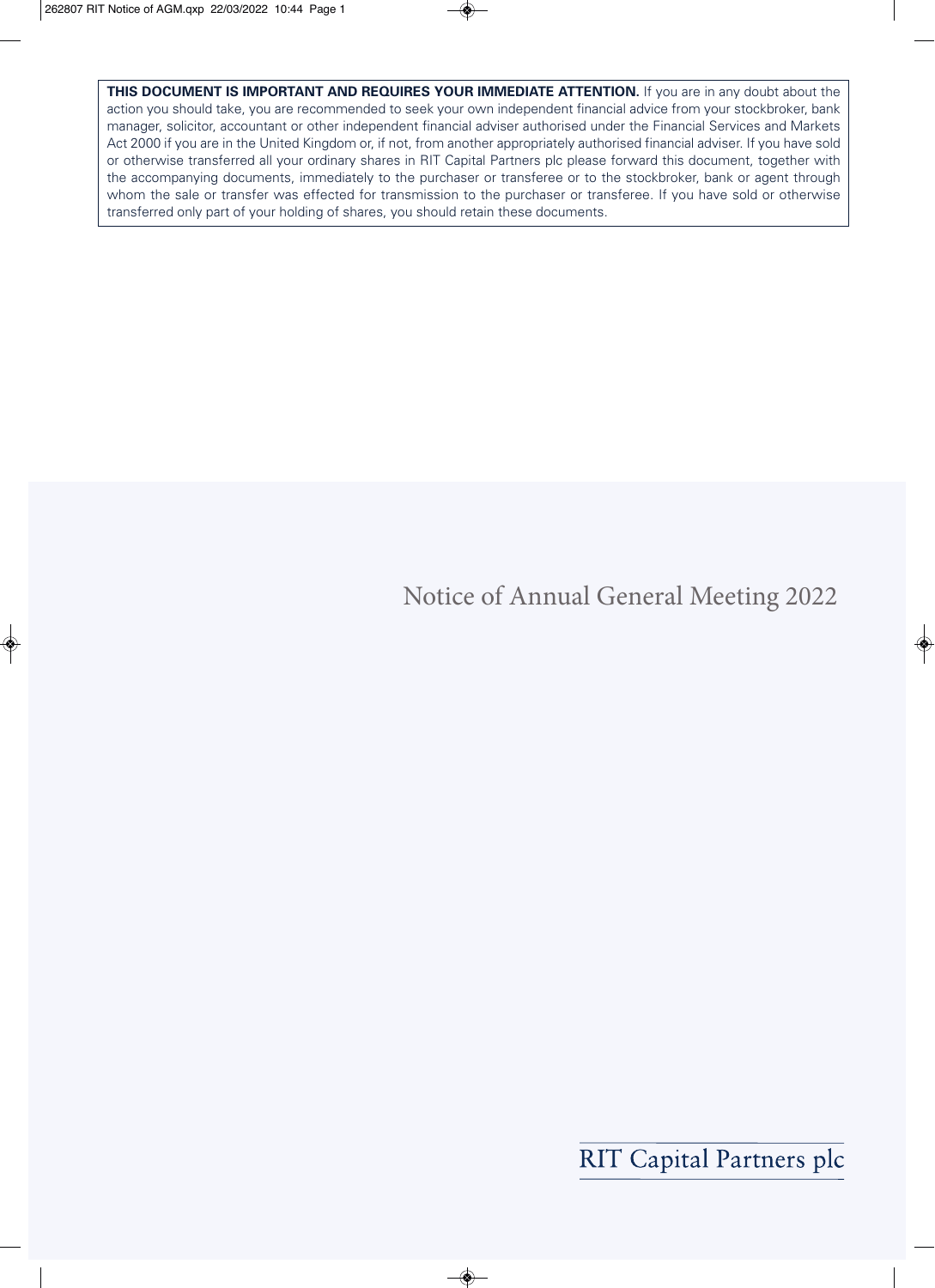### RIT Capital Partners plc

27 St. James's Place, London SW1A 1NR www.ritcap.com

Dear Shareholder

I am pleased to be writing to you with details of your Company's Annual General Meeting, which will take place on Wednesday 4 May 2022 at Spencer House, 27 St. James's Place, London, SW1A 1NR. The meeting will begin at 3.30pm.

While it is currently anticipated that there will be no restrictions on social contact or meeting format at the time of the Annual General Meeting, the Board remains keen to ensure the well-being of all employees and shareholders is protected and to minimise any public health risks from public gatherings. Shareholders are asked not to attend the Annual General Meeting if they are displaying any symptoms of COVID-19 or have recently been in contact with anyone who has tested positive. We encourage shareholders to take a rapid lateral flow test before attending the meeting, and subject to conditions on the day of the meeting, shareholders may be required or recommended to wear face masks.

It would also be appreciated if shareholders attending the meeting in person could complete and return the attendance card enclosed with this Notice. This will help us to make the appropriate arrangements for the meeting.

Registered shareholders who are unable to attend may cast their votes by completing and returning a proxy voting card, or voting online through the CREST system. Explanatory notes on voting are set out in this document on pages 9 and 10.

A description of the resolutions to be proposed at the Annual General Meeting follows on pages 7 and 8. For those shareholders who have elected to receive a hard copy of the Annual Report and Accounts for the financial year ended 31 December 2021, please find it enclosed. Shareholders who have not elected to receive the Annual Report and Accounts in hard copy can view it on the Company's website.

There will be the opportunity at the Annual General Meeting to ask questions to the Directors of your Company, as well as members of the Executive Committee of our Manager, J. Rothschild Capital Management Limited.

I look forward to seeing shareholders in Spencer House on 4 May.

James Leight-Rembertan

Sir James Leigh-Pemberton Chairman

28 March 2022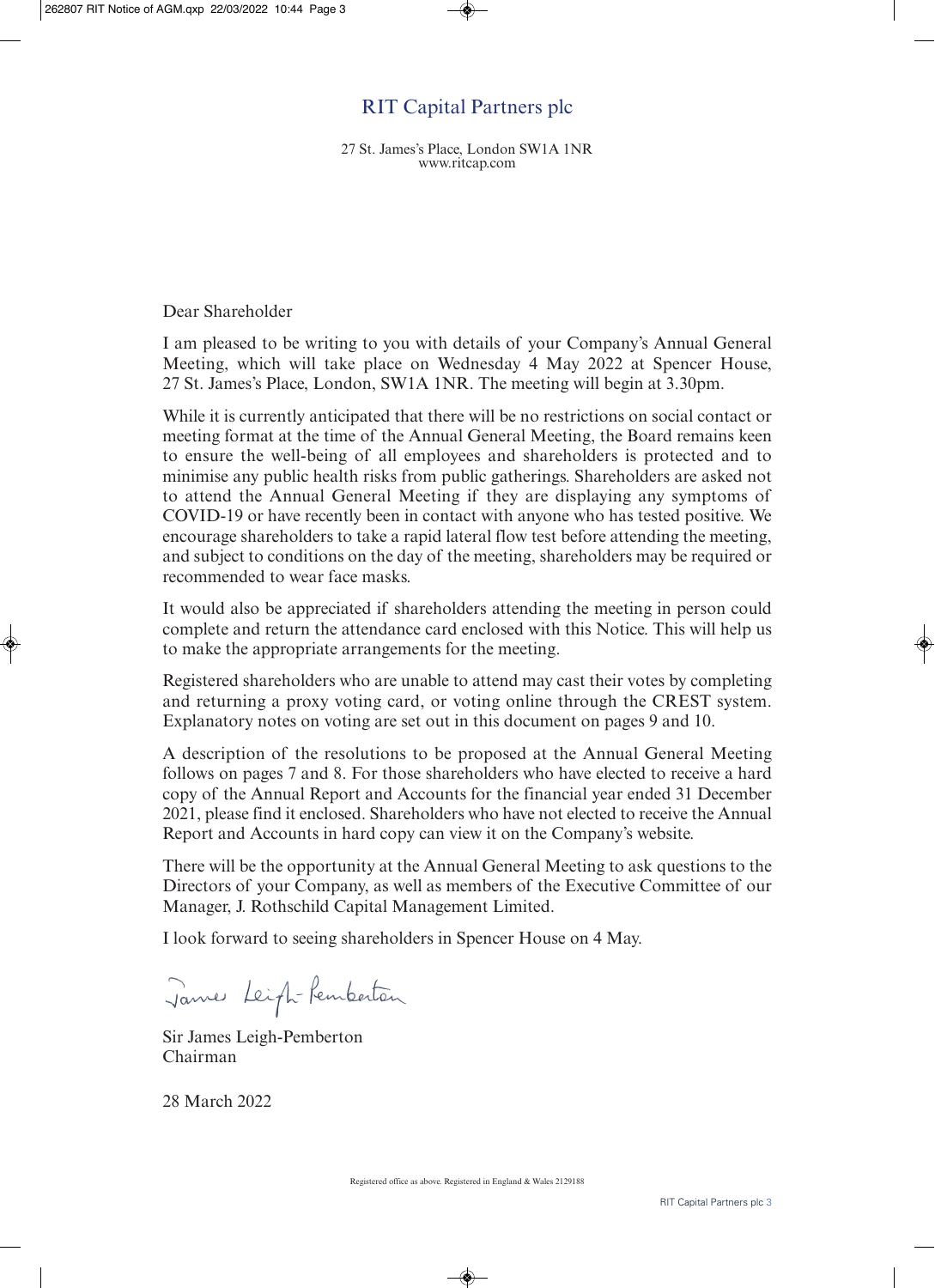### Annual General Meeting

Notice is hereby given that the Annual General Meeting of RIT Capital Partners plc (the "**Company**") will be formally held at Spencer House, 27 St. James's Place, London, SW1A 1NR on Wednesday 4 May at 3.30pm.

The meeting will be held for the following purposes:

#### **Ordinary Business**

As ordinary business, to consider and, if thought fit, pass the following resolutions, each of which is proposed as an Ordinary Resolution:

- 1. To adopt the Annual Report and Accounts for the year ended 31 December 2021;
- 2. To approve the Directors' Remuneration Report for the year ended 31 December 2021;
- 3. To re-elect Sir James Leigh-Pemberton as a Director;
- 4. To re-elect Philippe Costeletos as a Director;
- 5. To re-elect Maggie Fanari as a Director;
- 6. To re-elect Maxim Parr as a Director;
- 7. To re-elect André Perold as a Director;
- 8. To re-elect Mike Power as a Director;
- 9. To re-elect Hannah Rothschild as a Director;
- 10. To re-appoint Ernst & Young LLP as auditors of the Company to hold office until the conclusion of the next general meeting at which accounts are laid before the Company; and
- 11. To authorise the Directors to fix the remuneration of the auditors.

#### **Special Business**

To consider and, if thought fit, pass the following resolution, which will be proposed as an Ordinary Resolution:

- 12. THAT the Directors be generally and unconditionally authorised pursuant to and in accordance with Section 551 of the Companies Act 2006 (the "**2006 Act**") to exercise all the powers of the Company to allot shares or grant rights to subscribe for or to convert any security into shares:
	- (i) up to a nominal amount of £52,224,278; and
	- (ii) comprising equity securities (as defined in Section 560(1) of the 2006 Act) up to a further nominal amount of £52,224,278 in connection with an offer by way of a rights issue,

such authorities to apply in substitution for all previous authorities pursuant to Section 551 of the 2006 Act and to expire on whichever is the earlier of the end of the Company's Annual General Meeting in 2023 and 30 June 2023, but, in each case, so that the Company may, before such expiry, make offers and enter into agreements during the relevant period which would, or might, require shares to be allotted or rights to subscribe for or to convert any security into shares to be granted after the authority ends.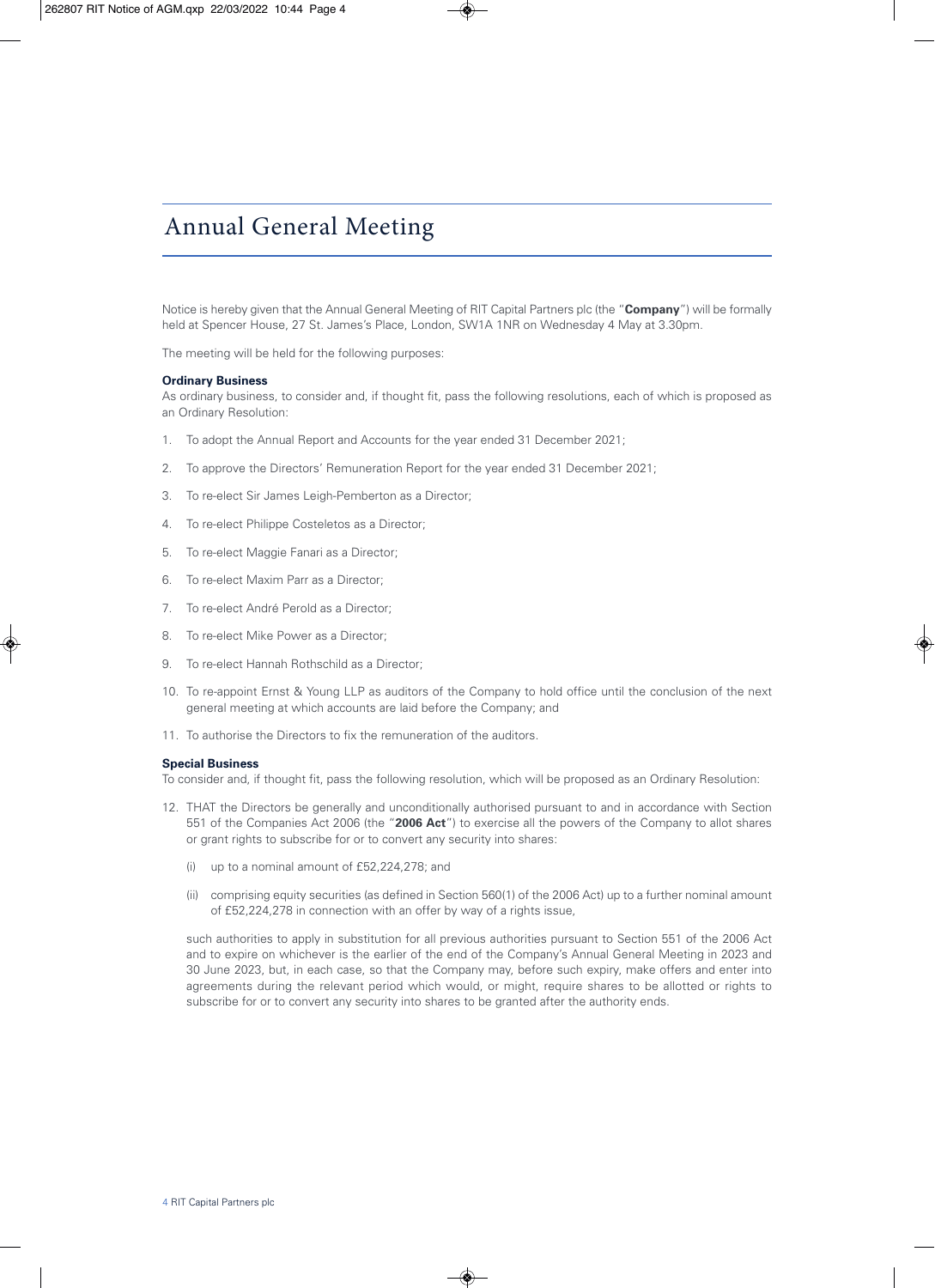### Annual General Meeting

For the purposes of this Resolution "**rights issue**" means an offer to:

- (a) ordinary shareholders in proportion (as nearly as may be practicable) to their existing holdings; and
- (b) people who are holders of other equity securities if this is required by the rights of those securities or, if the Directors consider it necessary, as permitted by the rights of those securities,

to subscribe for further securities by means of the issue of a renounceable letter (or other negotiable document) which may be traded for a period before payment for the securities is due, but subject in both cases, to such exclusions or other arrangements as the Directors may deem necessary or expedient in relation to treasury shares, fractional entitlements, record dates or legal, regulatory or practical problems in, or under the laws of, any territory.

To consider and, if thought fit, pass the following resolutions, which will be proposed as Special Resolutions:

13. THAT subject to the passing of Resolution 12 above:

the Directors be authorised to allot equity securities (as defined in Section 560(1) of the 2006 Act) wholly for cash:

- (a) pursuant to the authority given by paragraph (i) of Resolution 12 above or where the allotment constitutes an allotment of equity securities by virtue of Section 560(3) of the 2006 Act in each case:
	- I. in connection with a pre-emptive offer; and
	- II. otherwise than in connection with a pre-emptive offer and subject to Listing Rule 15.4.11, up to an aggregate nominal amount of £15,667,283; and
- (b) pursuant to the authority given by paragraph (ii) of Resolution 12 above in connection with a rights issue, as if Section 561(1) of the 2006 Act did not apply to any such allotment; such authority to expire at the end of the Company's Annual General Meeting in 2023 or at close of business on 30 June 2023, whichever is the earlier, but so that the Company may, before such expiry, make offers and enter into agreements during this period which would, or might, require equity securities to be allotted and treasury shares to be sold after the authority given by this resolution has expired and the Directors may allot equity securities and sell treasury shares under any such offer or agreement as if the authority had not expired.

For the purposes of this Resolution:

- (a) "**rights issue**" has the same meaning as in Resolution 12 above;
- (b) "**pre-emptive offer**" means an offer of equity securities open for acceptance for a period fixed by the Directors to holders (other than the Company) on the register on a record date fixed by the Directors of ordinary shares in proportion to their respective holdings, but subject to such exclusions or other arrangements as the Directors may deem necessary or expedient in relation to treasury shares, fractional entitlements, record dates or legal, regulatory or practical problems in, or under the laws of, any territory;
- (c) "**Listing Rules**" means the rules and regulations made by the Financial Conduct Authority carrying out its primary market functions under the Financial Services and Markets Act 2000, and contained in the FCA Handbook;
- (d) references to an allotment of equity securities shall include a sale of treasury shares; and
- (e) the nominal amount of any securities shall be taken to be, in the case of rights to subscribe for or convert any securities into shares of the Company, the nominal amount of such shares which may be allotted pursuant to such rights.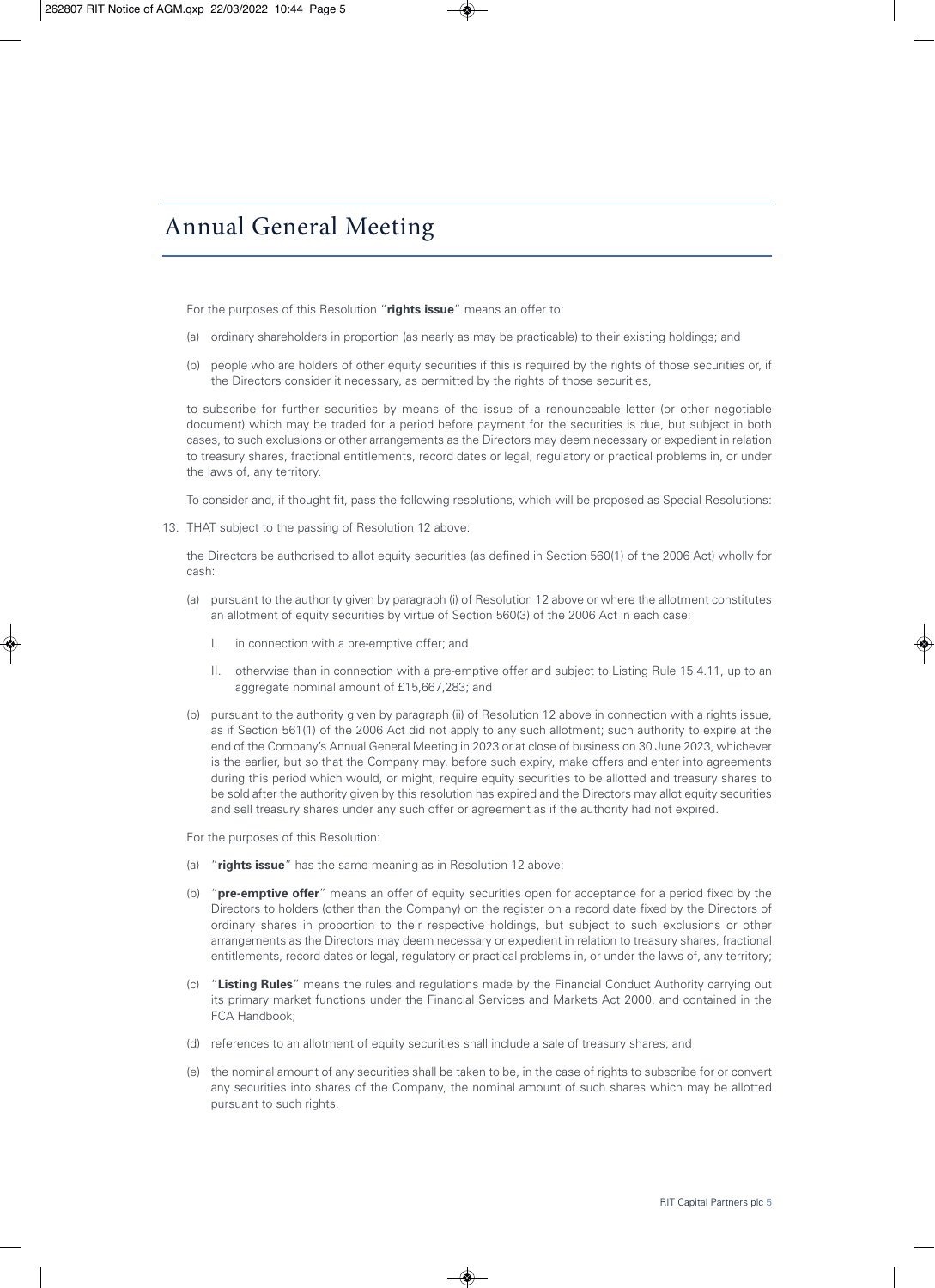# Annual General Meeting

- 14. THAT the Company be and is hereby unconditionally authorised for the purpose of Section 701 of the 2006 Act to make market purchases (as defined in Section 693 of the 2006 Act) up to an aggregate of 23,485,258 ordinary shares of £1 each in the capital of the Company (or such a number of ordinary shares as represents 14.99 per cent of the Company's issued capital, exclusive of treasury shares, at the date of the meeting, whichever is less) at a price (exclusive of expenses) which is:
	- (a) not less than £1 per share; and
	- (b) not more than an amount equal to the higher of: (a) 5 per cent above the arithmetical average of the middle-market quotations (as derived from the Daily Official List of the London Stock Exchange) for the five business days preceding the day on which such share is contracted to be purchased; and (b) the higher of the price of the last independent trade and the highest current independent purchase bid on the London Stock Exchange Trading System,

AND THAT the authority conferred by this Resolution shall expire at the end of the Company's Annual General Meeting in 2023 or on 30 June 2023, whichever is the earlier (except in relation to the purchase of shares the contract for which was concluded before the expiry of such authority and which might be executed wholly or partly after such expiry).

15. THAT a general meeting other than an annual general meeting may be called on not less than 14 clear days' notice.

By order of the Board **J. Rothschild Capital Management Limited** Company Secretary

Registered office: 27 St James's Place London SW1A 1NR 28 March 2022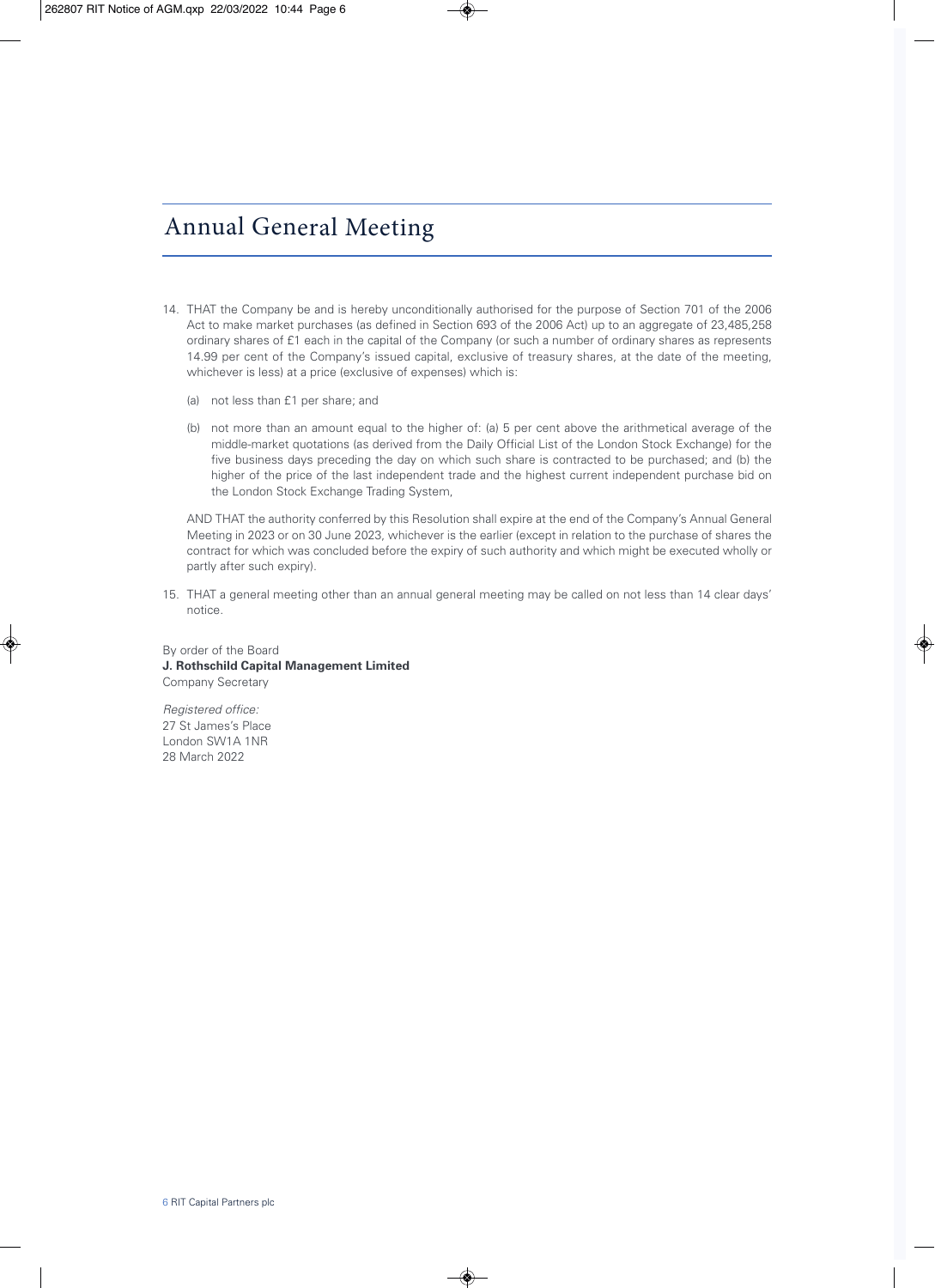### Resolutions

#### **RESOLUTION 1 – ANNUAL REPORT AND ACCOUNTS**

The Directors of the Company are required by company law to present the Annual Report and Accounts, the Directors' Report and the Report of the Independent Auditors on the accounts to the meeting.

#### **RESOLUTION 2 – DIRECTORS' REMUNERATION REPORT**

Approval of the Directors' Remuneration Report is sought under this Resolution. The Report is set out in the Annual Report and Accounts for the year ended 31 December 2021 and reports on payments made to directors during the year.

#### **RESOLUTIONS 3 TO 9 – RE-ELECTION OF CURRENT DIRECTORS**

In accordance with the relevant codes of corporate governance, all serving Directors (excluding Amy Stirling) are standing for re-election at the Annual General Meeting. Subject to his re-election, Mike Power will retire from the Board prior to the ninth anniversary of his appointment on 23 January 2023.

Non-executive Directors of the Company are chosen on the basis of their background and experience and for the contribution that they can make both generally and in specific areas relevant to the business of the Company. The Board confirms that these criteria were considered in respect of the Directors standing for re-election at the Annual General Meeting.

Following the annual evaluation of the Board, it is confirmed that the performance of each Director standing for reelection continues to be satisfactory and effective and that each continues to demonstrate commitment to the role, and the Board recommends their re-election.

Biographical information on all the Directors is shown in the Corporate Governance section of the Annual Report and Accounts for the year ended 31 December 2021.

#### **RESOLUTION 10 – REAPPOINTMENT OF AUDITORS**

Company law requires all companies, at each general meeting at which accounts are laid, to appoint auditors who will remain in office until the next general meeting at which accounts are laid. The Board, having accepted the recommendation of the Audit and Risk Committee, propose that Ernst & Young LLP be reappointed as the Company's auditors.

### **RESOLUTION 11 – REMUNERATION OF AUDITORS**

This resolution authorises the Directors to fix the remuneration of Ernst & Young LLP as the Company's auditors and is proposed separately from the resolution for the reappointment of auditors in accordance with best practice guidelines.

#### **RESOLUTION 12 – RENEWAL OF DIRECTORS' AUTHORITY TO ALLOT SHARES**

This resolution (which will be proposed as an ordinary resolution) will, if approved, allow the Directors to allot new ordinary shares in the Company.

The authority in paragraph (i) of this Resolution will allow the Directors to allot new shares and grant rights to subscribe for, or convert other securities into, shares up to a nominal value of £52,224,278, which is equivalent to one third of the total issued ordinary share capital of the Company, exclusive of treasury shares, as at 21 March 2022.

The authority in paragraph (ii) of this Resolution will allow the Directors to allot new shares and grant rights to subscribe for, or convert other securities into, shares only in connection with a rights issue up to an aggregate nominal value of £104,448,556, which is equivalent to two thirds of the total issued ordinary share capital of the Company, exclusive of treasury shares, as at 21 March 2022. This is in line with corporate governance guidelines.

At 21 March 2022, the Company held 175,229 shares in treasury.

The Directors consider it desirable to have the maximum flexibility permitted by corporate governance guidelines to respond to market developments and to enable allotments to take place to finance business opportunities as they arise. While there are no present plans to undertake a rights issue the Directors may, when market conditions permit, allot new shares to meet ongoing market demand.

If the resolution is passed the authority will expire on the earlier of the end of the Company's Annual General Meeting in 2023, or at close of business on 30 June 2023.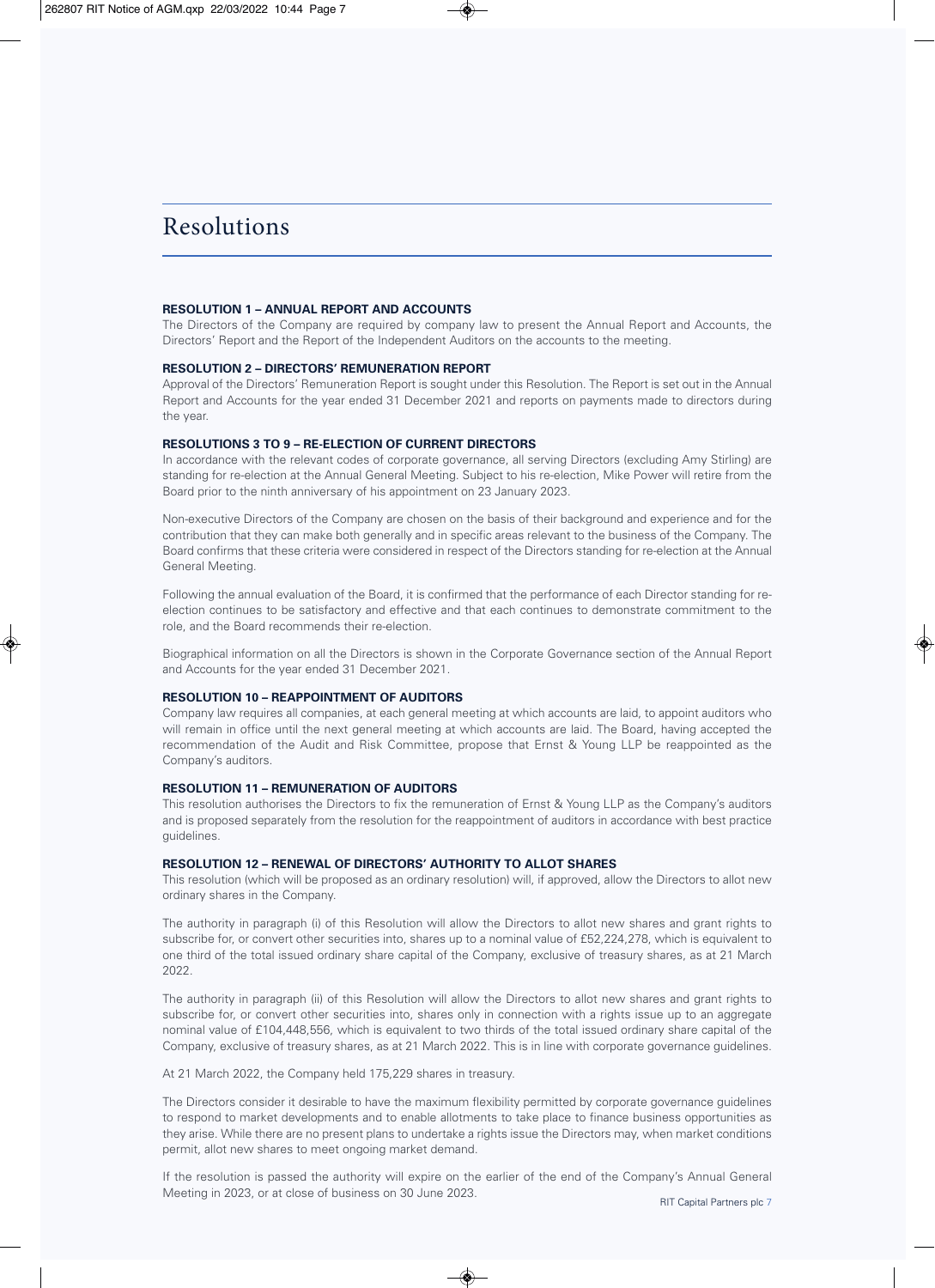### Resolutions

#### **RESOLUTION 13 – DISAPPLICATION OF PRE-EMPTION RIGHTS**

This special resolution will renew the Directors' authority to allot shares for cash, free from the pre-emption restrictions set out in the 2006 Act.

Paragraph (a) of Resolution 13 is to authorise the Directors to allot new shares pursuant to the authority given by paragraph (i) of Resolution 12, or sell treasury shares, for cash (I) in connection with a pre-emptive offer or rights issue or (II) otherwise up to a nominal value of £15,667,283, equivalent to 10 per cent of the total issued ordinary share capital of the Company as at 21 March 2022, exclusive of treasury shares, in each case without the shares first being offered to existing shareholders in proportion to their existing holdings.

Paragraph (b) of Resolution 13 is to authorise the Directors to allot new shares and other equity securities pursuant to the allotment authority given in paragraph (ii) of Resolution 12, or sell treasury shares, for cash only in connection with a rights issue without the shares first being offered to existing shareholders in proportion to their existing holdings. This is in line with corporate governance guidelines. This authority will expire on the earlier of the end of the Company's Annual General Meeting in 2023, or at close of business on 30 June 2023.

The Directors consider the authority in this Resolution to be advantageous in order to allow the Company flexibility to finance its activities or to conduct a pre-emptive offer or rights issue without the need to comply with the strict requirements of the statutory pre-emption provisions. It is important to note that the Company is bound by Listing Rule 15.4.11 in the FCA Handbook which prohibits the issue of shares for cash at a price below the net asset value per share unless they are first offered pro rata to existing shareholders.

Furthermore, in respect of the proposed level of authority to allot new shares, the Company will only issue shares for cash at a premium to underlying net asset value per share and the Pre Emption Group's Statement of Principles make clear that this should not normally raise concerns in respect of investment trusts.

#### **RESOLUTION 14 – PURCHASE OF OWN SHARES**

This resolution will be proposed as a special resolution and will allow RIT Capital Partners plc to make market purchases of up to 23,485,258 of its own ordinary shares (or such a number of ordinary shares as represents 14.99 per cent of the Company's issued capital, exclusive of treasury shares, at the date of the meeting, whichever is less) at prices not less than £1 per share and not more than (a) 5 per cent above the average of the middle market quotations as derived from the London Stock Exchange Daily Official List for the five business days preceding such a purchase, or (b) the higher of the price of the last independent trade and the highest current independent purchase bid on the London Stock Exchange Trading System.

Pursuant to the 2006 Act, the Company can hold the shares which have been repurchased itself as treasury shares and either resell them for cash or cancel them, either immediately, or at a point in the future. Accordingly, if the Company were to purchase any of its own shares under the authority conferred by this Resolution, the Directors may consider holding them as treasury shares or the Directors may cancel the shares. Such a decision will be made by the Directors at the time of purchase on the basis of the Company's and shareholders' best interests.

The Directors only intend to exercise the authority conferred in this resolution in limited circumstances and will only purchase shares for the purposes of the Group's employee share schemes, and in other circumstances where, after taking account of the overall financial position of the Group, the Directors consider the effect will be to increase the net asset value per share, and that it is in the best interests of shareholders as a whole.

#### **RESOLUTION 15 – NOTICE OF GENERAL MEETINGS**

Under the 2006 Act, as amended, the notice period required for all general meetings of the Company is 21 days. Annual General Meetings will continue to be held on at least 21 clear days' notice but shareholders can approve a shorter notice period for other general meetings, which cannot however be less than 14 clear days.

This Resolution seeks such approval. The approval will be effective until the Company's next Annual General Meeting, when it is intended that a similar resolution will be proposed.

The shorter notice period would not be used as a matter of routine for such meetings, but only where the flexibility offered by the shorter notice period would be in the best interests of shareholders generally, taking into account the circumstances and business of the meeting, including whether the business is time sensitive.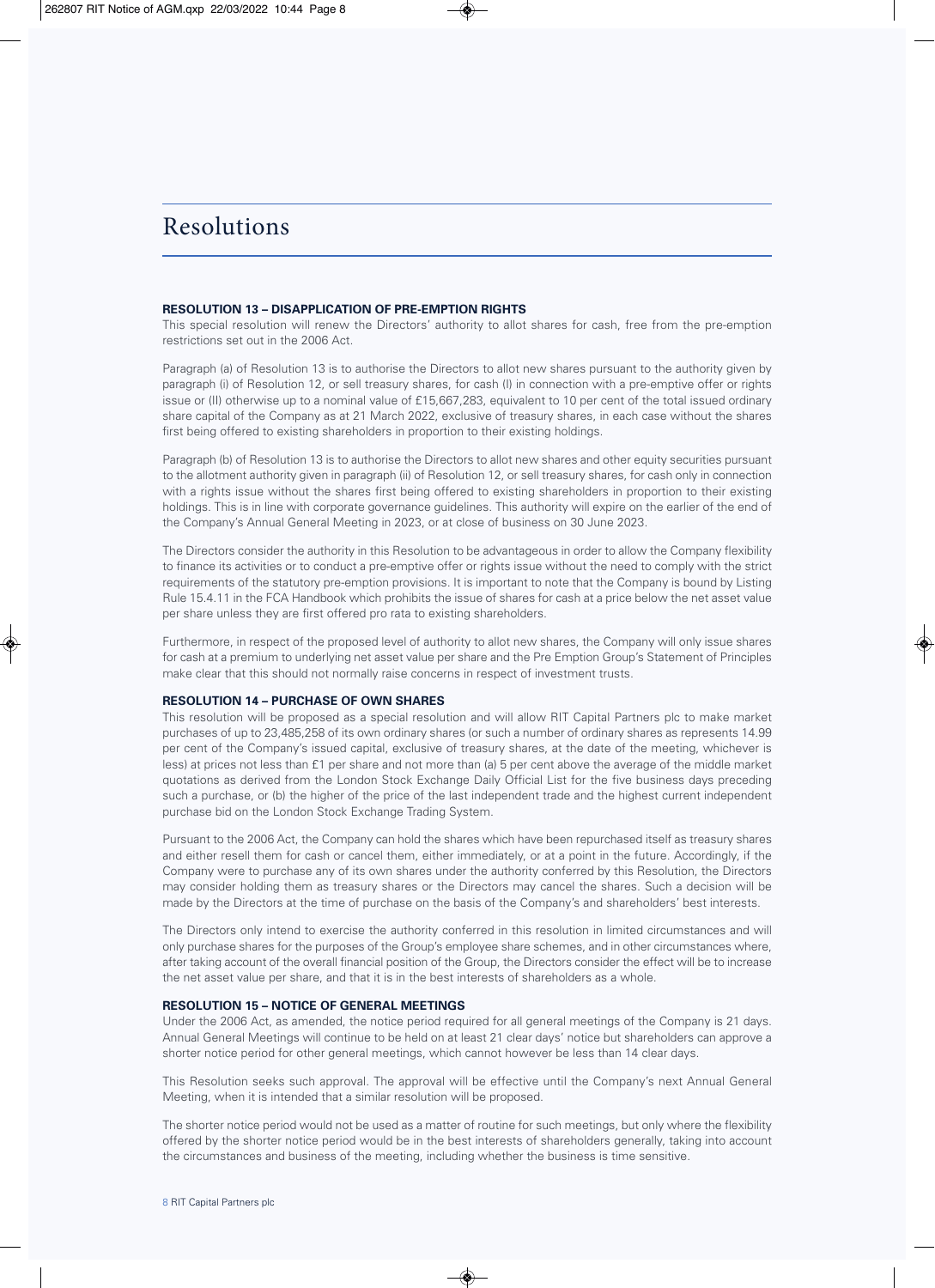### Explanatory Notes

#### Notes

- 1. A member entitled to attend and vote is entitled to appoint a proxy (or proxies) to attend, speak and vote on their behalf at the Annual General Meeting. A member may appoint more than one proxy in relation to the Annual General Meeting provided that each proxy is appointed to exercise the rights attached to a different share or shares held by that shareholder. The appointment of a proxy will not prevent a shareholder from subsequently attending and voting at the meeting in person.
- 2. A Form of Proxy is enclosed. To appoint more than one proxy, an additional proxy form(s) may be obtained by contacting the Registrar's helpline on 0370 703 6307 or by photocopying the original form. All forms must be signed and should be returned together in the same envelope.
- 3. To be effective, the instrument appointing a proxy must either be (a) sent to the Company's registrar Computershare Investor Services PLC, The Pavilions, Bridgwater Road, Bristol, BS99 6ZY, or (b) lodged using the CREST Proxy Voting Service explained in Note 7 below. All proxies, however lodged, must be received not less than 48 hours before the time for holding the meeting or adjourned meeting.

Please note that any power of attorney or other authority under which the instrument is executed (or a duly certified copy of any such power or authority), must accompany the physical instrument appointing a proxy, as these documents cannot be lodged electronically.

- 4. The right to appoint a proxy does not apply to persons whose shares are held on their behalf by another person and who have been nominated to receive communications from the Company in accordance with section 146 of the 2006 Act ("**Nominated Persons**"). Nominated Persons may have a right under an agreement with the member who holds the shares on their behalf to be appointed (or to have someone else appointed) as a proxy. Alternatively, if Nominated Persons do not have such a right, or do not wish to exercise it, they may have a right under such an agreement to give instructions to the person holding the shares as to the exercise of voting rights.
- 5. Holders of ordinary shares are entitled to attend and vote at general meetings of the Company. The total number of issued ordinary shares in the Company on 21 March 2022, which is the latest practicable date before the publication of this document and excluding shares held in treasury, is 156,672,836, carrying one vote each on a poll. Therefore, the total number of votes exercisable as at 21 March 2022 are 156,672,836.
- 6. Entitlement to attend and vote at the meeting, and the number of votes which may be cast thereat, will be determined by reference to the Company's register of members on 2 May 2022 at 3.30 p.m. or, if the meeting is adjourned, no later than 3.30 p.m. on the date two days prior to the date of the adjourned meeting.
- 7. CREST members who wish to appoint a proxy or proxies through the CREST electronic proxy appointment service may do so for the meeting and any adjournment(s) thereof by using the procedures described in the CREST Manual. CREST Personal Members or other CREST sponsored members, and those CREST members who have appointed a voting service provider(s), should refer to their CREST sponsor or voting services provider(s), who will be able to take the appropriate action on their behalf.

 In order for a proxy appointment or instruction made using the CREST service to be valid, the appropriate CREST message (a "**CREST Proxy Instruction**") must be properly authenticated in accordance with Euroclear UK & Ireland Limited's specifications and must contain the information required for such instructions as described in the CREST Manual (available via www.euroclear.com). The message, regardless of whether it constitutes the appointment of proxy or an amendment to the instruction given to a previously appointed proxy must, in order to be valid, be transmitted so as to be received by the issuer's agent (ID 3RA50) by the latest time for receipt of proxy appointments specified in Note 3 above. For this purpose, the time of receipt will be taken to be the time (as determined by the timestamp applied to the message by the CREST Applications Host) from which the issuer's agent is able to retrieve the message by enquiry to CREST in the manner prescribed by CREST. After this time any change of instructions to proxies appointed through CREST should be communicated to the appointee through other means.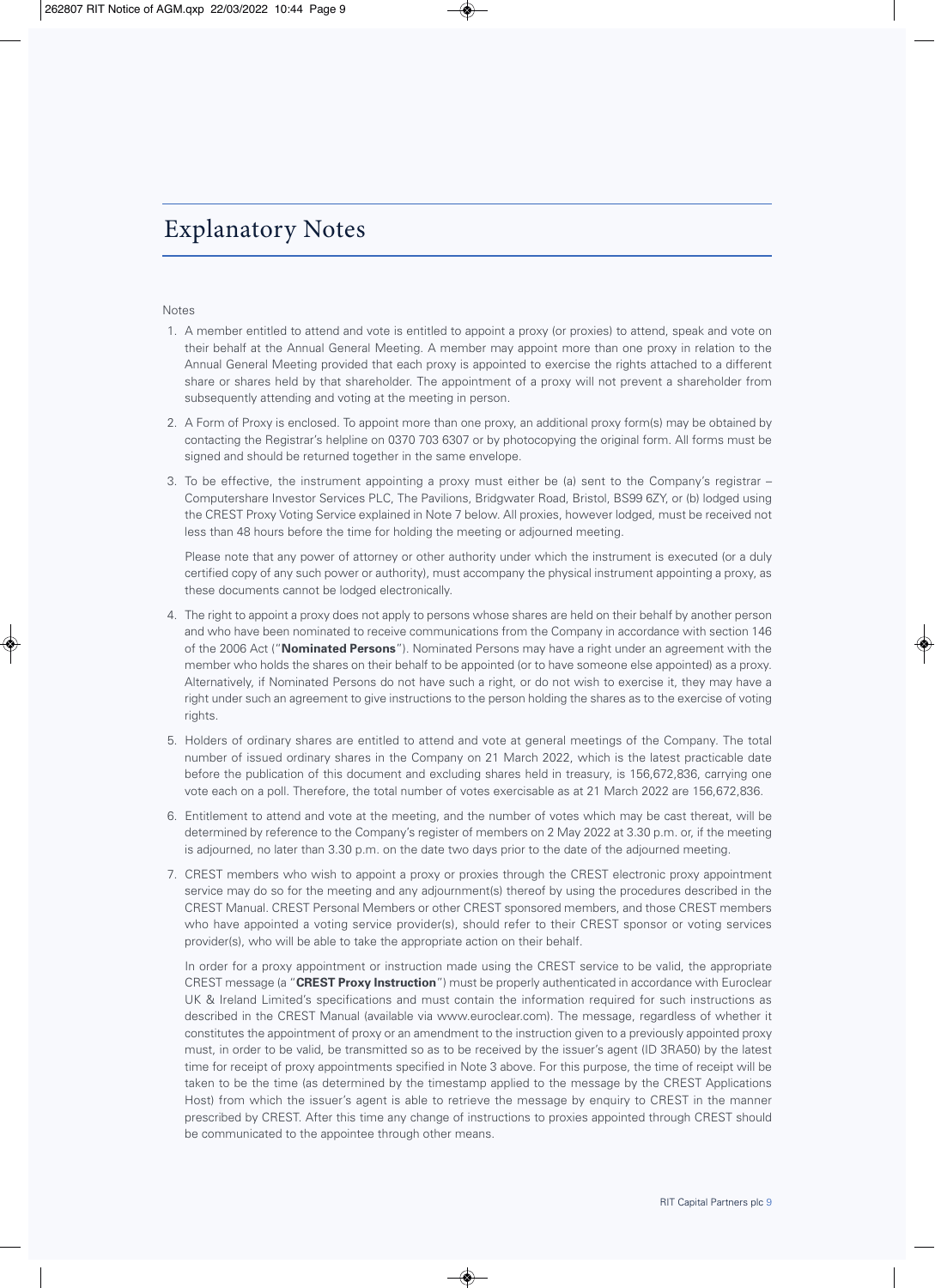### Explanatory Notes

- 8. CREST members and, where applicable, their CREST sponsors or voting service providers should note that Euroclear UK & Ireland Limited does not make available special procedures in CREST for any particular messages. Normal system timings and limitations will therefore apply in relation to the input of CREST Proxy Instructions. It is the responsibility of the CREST member concerned to take (or, if the CREST member is a CREST personal member or sponsored member or has appointed a voting service provider(s), to procure that their CREST sponsor or voting service provider(s) take(s)) such action as shall be necessary to ensure that a message is transmitted by means of the CREST system by any particular time. In this connection CREST members and, where applicable, their CREST sponsors or voting service providers are referred, in particular, to those sections of the CREST Manual concerning practical limitations of the CREST system and timings.
- 9. The Company may treat as invalid a CREST Proxy Instruction in the circumstances set out in the Regulation 35(5)(a) of the Uncertificated Securities Regulations 2001.
- 10. Any corporation which is a member can appoint one or more corporate representatives who may exercise on its behalf all of its powers as a member provided that they do not do so in relation to the same shares.
- 11. Under Section 527 of the Companies Act 2006 members meeting the threshold requirements set out in that section have the right to require the company to publish on a website a statement setting out any matter relating to: (i) the audit of the Company's accounts (including the auditor's report and the conduct of the audit) that are to be laid before the Annual General Meeting; or (ii) any circumstance connected with an auditor of the Company ceasing to hold office since the previous meeting at which annual accounts and reports were laid. The Company may not require the shareholders requesting any such website publication to pay its expenses in complying with Sections 527 or 528 of the Companies Act 2006. Where the Company is required to place a statement on a website, it must forward the statement to the Company's auditor not later than the time when it makes the statement available on the website. The business which may be dealt with at the Annual General Meeting includes any statement that the Company has been required under Section 527 of the Companies Act 2006 to publish on a website.
- 12. Any member attending the meeting has the right to ask questions. The Company must cause to be answered any such question relating to the business being dealt with at the meeting but no such answer need be given if (a) to do so would interfere unduly with the preparation for the meeting or involve the disclosure of confidential information, (b) the answer has already been given on a website in the form of an answer to a question, or (c) it is undesirable in the interests of the Company or the good order of the meeting that the question be answered.
- 13. A copy of this notice and other information required by Section 311A of the Companies Act 2006 can be found at www.ritcap.com.
- 14. Copies of the following documents may be inspected during normal business hours on any weekday (Saturdays, Sundays and public holidays excepted) at the registered office of the Company at 27 St. James's Place, London SW1A 1NR up to the conclusion of the Annual General Meeting:
	- the Chairman's service contract; and
	- the letters of appointment of the non-executive Directors.